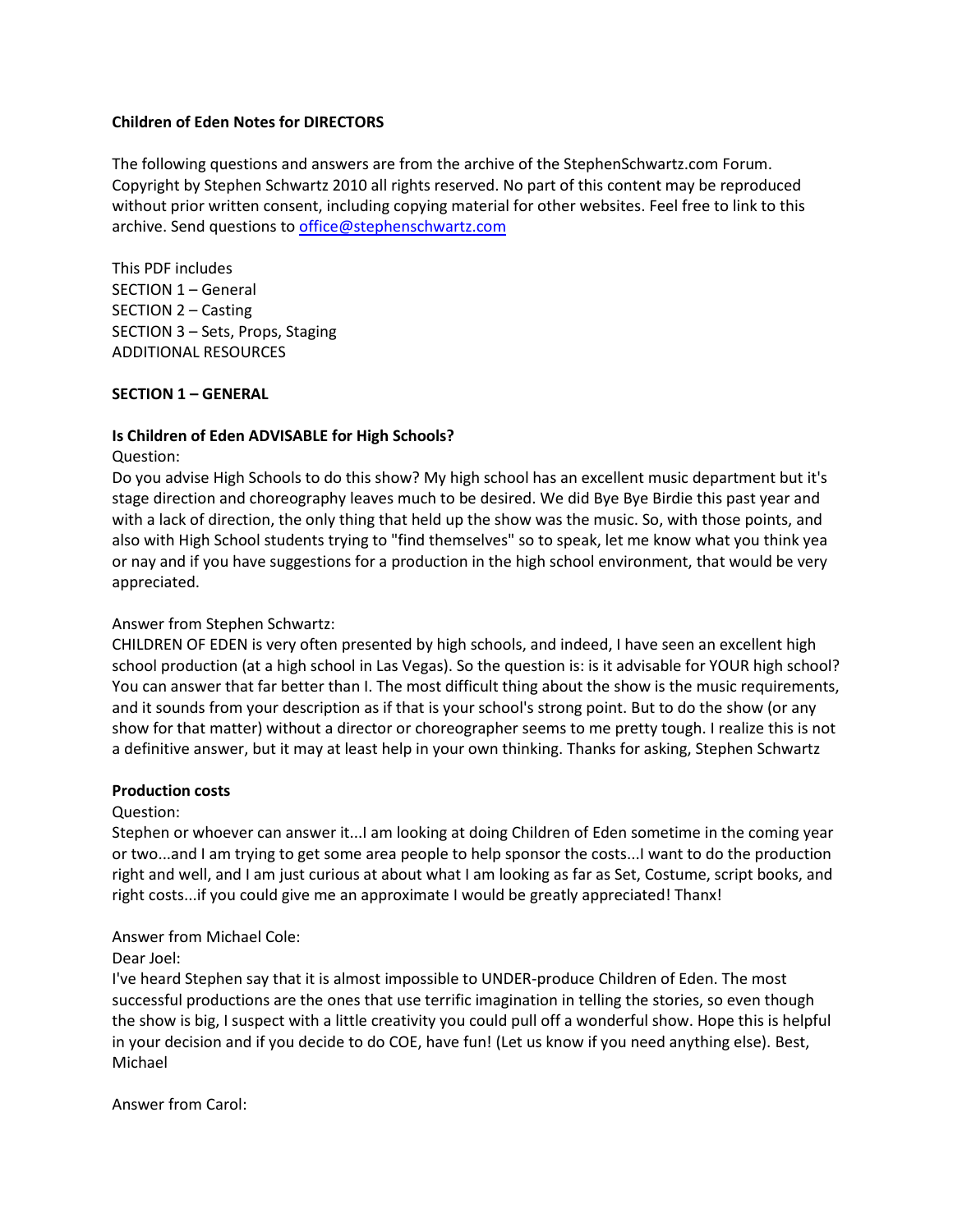Children of Eden costs probably vary with ambition and show design. Sets and costumes can be suggestive of the setting, animals, etc, rather than detailed, thus reducing some of the investment in time/money. Also the show can be staged with various cast and orchestra sizes. I saw a low budget production this fall with a cast of 20 plus an orchestra of about 5 (synths, drums,...) that was incredibly powerful because of the talent, and of course because of the book and score. In my opinion the most important thing is to have about 8 really strong singers in the leading roles and have a director who really understands the show. FYI - There's at least one theatre that rents costumes. Visit my (unofficial) Children of Eden page for that information, production photos, etc. http://www.musicalschwartz.com/children-of-eden.htm

### **SECTION 2- CASTING**

### **Children of Eden cast questions**

For those of you who might know more about the show than I do (I've listened to the cast recording and read a synopsis but never seen/read the actual show), do you think it would work to have some of the traditional "doubled" roles doubled and others not? I know there are pros and cons for both doubling and not, but do you think, for example, that Eve/Mama Noah could be two separate actresses, while casting just one actor as both Cain and Japheth? Or would it be too confusing to not just go clear cut one way or the other?And I know this question is probably really variable depending on the circumstances, but what do you think would be the age ranges that each character would best be cast within? Thanks, I'd appreciate your insight.

## Answer from Michael Cole:

I found this in the old archive (see below). Hope this helps clarify it for you. Best, Michael

### Answer from Stephen Schwartz:

Thanks for your message and for your consideration in asking about the double-casting in CHILDEN OF EDEN. I do consider it very important that the same actors play Adam and Noah, Eve and Mama Noah, Cain and Japheth, and Abel and Ham. The message of the show and clarity of the story-telling is definitely diluted if you split the roles. (Double-casting also has the advantage of having really good performers for these roles when the talent pool from which one is drawing is limited, though obviously that's not the reason we designed the show that way.) But if for your production you feel you must divide the roles, then I think your idea of costuming similarities is a good one, and I would recommend using "Generations" to make the transition really clear. But if you're asking my preference, I strongly recommend doing the double-casting as called for in the script. Thank you again, and best wishes for a wonderful production. Sincerely, Stephen Schwartz

# **Children of Eden: Importance of Double Casting**

### Question:

I was wondering what you thought of having Eve and Yonah doubled and having mother Noah as a stand alone character?

# Answer from Stephen Schwartz:

I'm sorry to say that I really don't like the idea of Eve being doubled with Yonah. For one thing, I think it would make her relationship with Japheth seem weird, since he is her son in the first act. Also, it is important that Yonah be the NEW element added that changes the pattern when the potentially murderous fight between Japheth and his brother erupts again. If it is the same actress who played Eve, what's different this time? And I also think it vitiates the scene between Mama Noah and Noah on the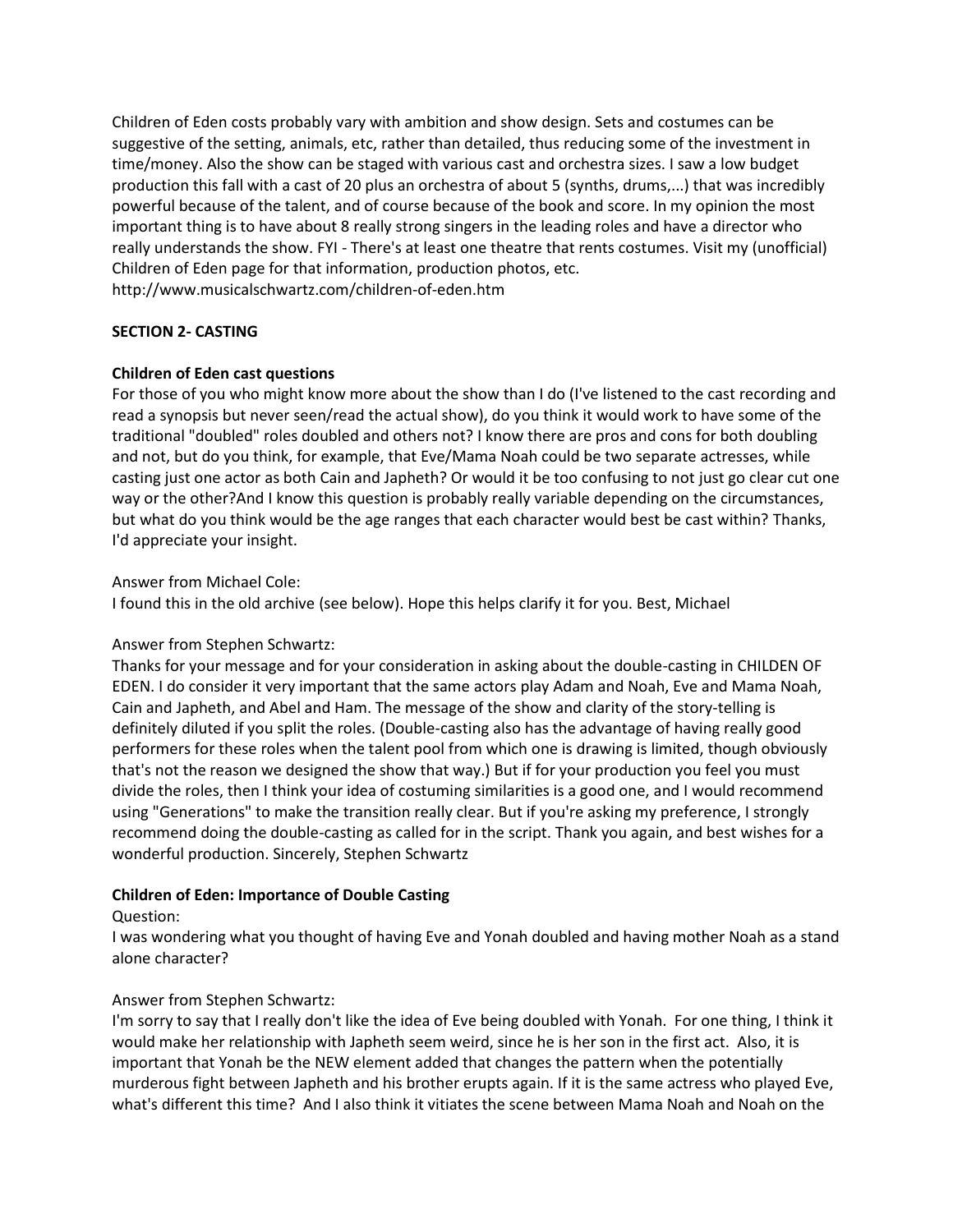ark when she reprises "The Spark of Creation" if she isn't the same actress who played Eve in the first act. Experience has taught me that for CHILDREN OF EDEN to work at its best, the doubles as assigned are very important. I hope this doesn't ruin your plans too much, but since you asked, I have to express my honest opinion. Hope your production goes well. Sincerely, Stephen Schwartz

# **An actress as "Father" in Children of Eden?**

Question not available

### Answer from Stephen Schwartz:

I have occasionally been asked about the character of Father and the possibility of it being played by a woman or of double-casting so it would be less gender specific. I don't always insist on characters remaining the gender which they were written (the genders of the characters in GODSPELL, for instance, are often interchanged, and I have seen the Jesus character successfully played by a woman; similarly, I have often seen the Leading Player in PIPPIN played by a woman.) But in the case of Father in CHILDREN OF EDEN, I don't think it would work. He is called Father in the cast of characters, not God, because it is his feelings and behavior as a Father that we are talking about in this particular piece. It seems to me his attitudes and actions are so distinctly masculine that they wouldn't make sense otherwise. Mothers are different than Fathers and are, I feel, well-represented in the show, in the persons of Eve and Mama Noah. It is the masculine, autocratic, my-way-or-the-highway Father Figure that has to undergo a change in CHILDREN OF EDEN. But I thank you for your suggestion and the thought you gave it. All best wishes, Stephen Schwartz

### **Characters**

Does anyone have a detailed character breakdown of CHILDREN OF EDEN? I am interested in producing the show and I have a cast list--but I need character descriptions. Please let me know. Thank you.SBS

### Answer from Carol:

I assume you've seen the cast list on <http://www.mtishows.com/> Children of Eden section that explains about needing storytellers as well as others.

You'll also want to listen to the wonderful recording. See info on

http://www.musicalschwartz.com/children-of-eden.htm (also for photos of productions, etc) The bulk of the action and emotion in the show is conveyed by the score and so you get a pretty good picture of what the show is and the nature of the characters if you listen to the complete album (not the highlights version). A lyrics booklet is included, so you'll know who sings what.

I'll give some opinions based on productions I've seen. I don't know if this is what you want but here goes. Note the double casting requirement/recommendation.

I think you need at least 6 strong singers. Men: FATHER, ADAM/NOAH, ABEL/HAM, CAIN/JAPHETH Women: EVE/MAMA NOAH, YONAH I believe Eve is the most demanding singing role. You can refer to the cast album in this regard.

### The others can be less strong.

Father, Adam/Noah, and especially Cain/Japeth need to be actors who can summon some internal anger that then gets expressed in certain instances.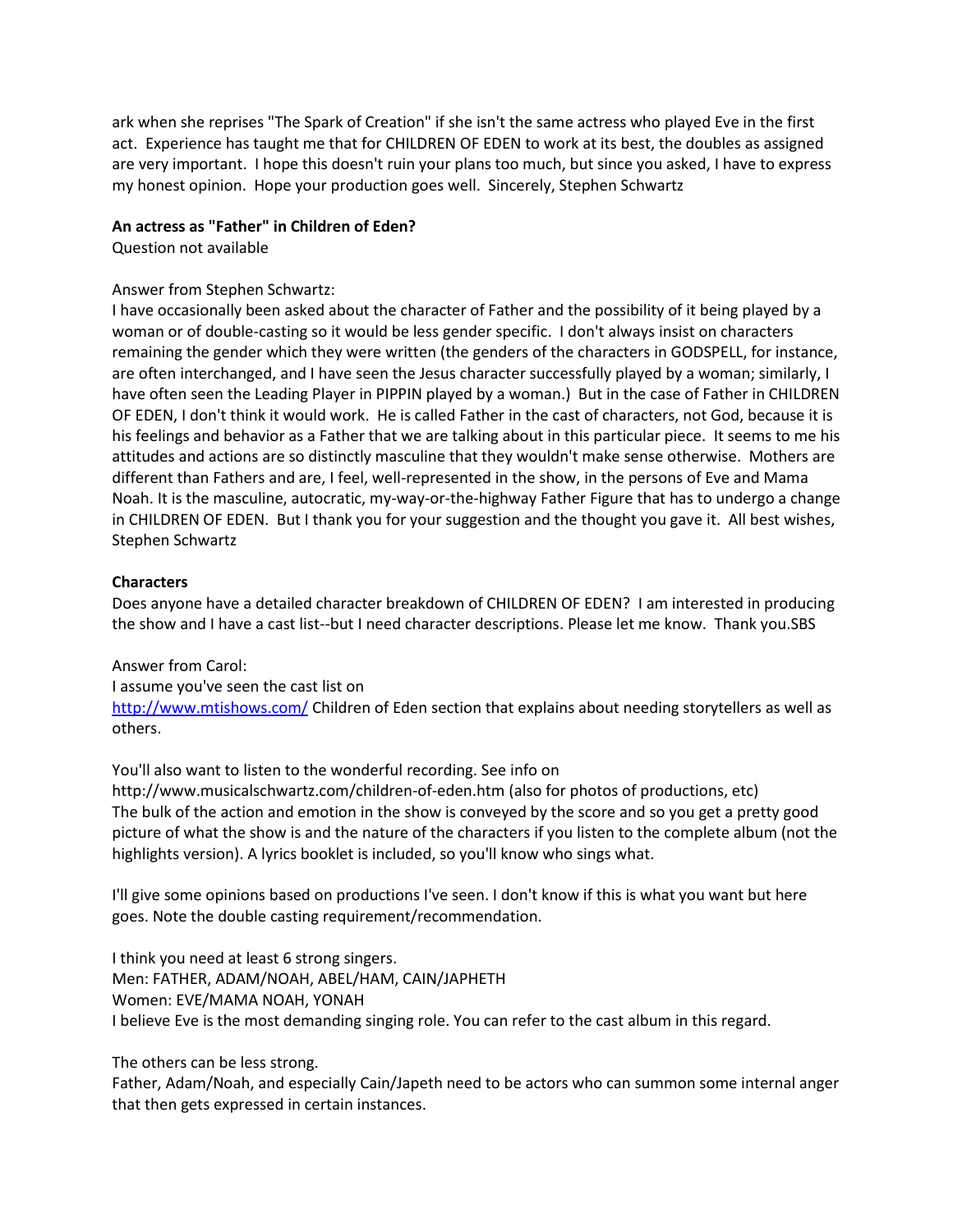Eve and Cain are especially strong seekers - questing for something more.

Note the parent/child relationships in case you want to cast actors of appropriate ages, although it's not necessary. Parents are Father, Adam and Eve, Noah and Mama Noah

Eve becomes the matriarch at the end of Act 1 and sings the lead in the lofty song "Children of Eden."

### **Bass Parts**

### Question:

I'm doing a production of Children of Eden and many bass singers are complaining because it is really high for them. Is Children of Eden supposed to have bass singers?

### Answer from Stephen Schwartz:

The lower male parts are more for baritones than basses, it's true, because that's a far more common vocal range for men and much easier for most productions to find. You may have to alter some of the notes for the basses -- drop them an octave in spots. But most of it should be OK. Thanks and I hope the production goes well, Stephen Schwartz

### **SECTION 3 – Sets, Props, Staging**

### **Children of Eden: Overproduction**

### Question:

I've solved some of my technical problems for our show (which is being performed in a small venue), but I could still use some advice on rear-projecting my scenes throughout the show. I have found some beautiful biblical pictures I can scan and use Microsoft Powerpoint to run the slideshow, but if somone knows if there are actual slides or pictures available, I could use them, or find a place to buy them. I have bult an electronic pyrotechnic tree of knowledge that's fabulous, but the scenery is still nagging me. I need to design it ASAP mainly because I'm Adam/Noah also and the rehearsals are really going good. I want the show to be as professional, technically, as our cast sounds and performs, and give the audience the entertainment and messages you have so beautifully created.

### Answer from Stephen Schwartz:

All I can do is reiterate my feeling that you may be trying to over-produce the show. The more it feels to the audience that the Storytellers are creating the show for us with as little technological "help from above" as possible, the more the message of the show comes through. I appreciate that you want the show to be visually compelling, but I honestly don't think you need projections if they are too difficult for you to manage. The old cliche "less is more" applies to the design concept of this show more than any other show of mine, with the possible exception of GODSPELL. I'm delighted to hear rehearsals are going so well. Best wishes with your production, with or without projections. Stephen Schwartz

### **Rainbow**

### Question:

Hi, all. I'm just curious how those who've done Children of Eden did the rainbow at the end. According to our director, the cast is supposed to do the rainbow, but since he hadn't seen any pictures of how it was to be done, and since he was worried about people forgetting what color they were supposed to be, he had the rainbow done with lights. It was really great, but we had a problem doing it at the time the script called for, because the stage was so full of people that only people in certain rows got a clear view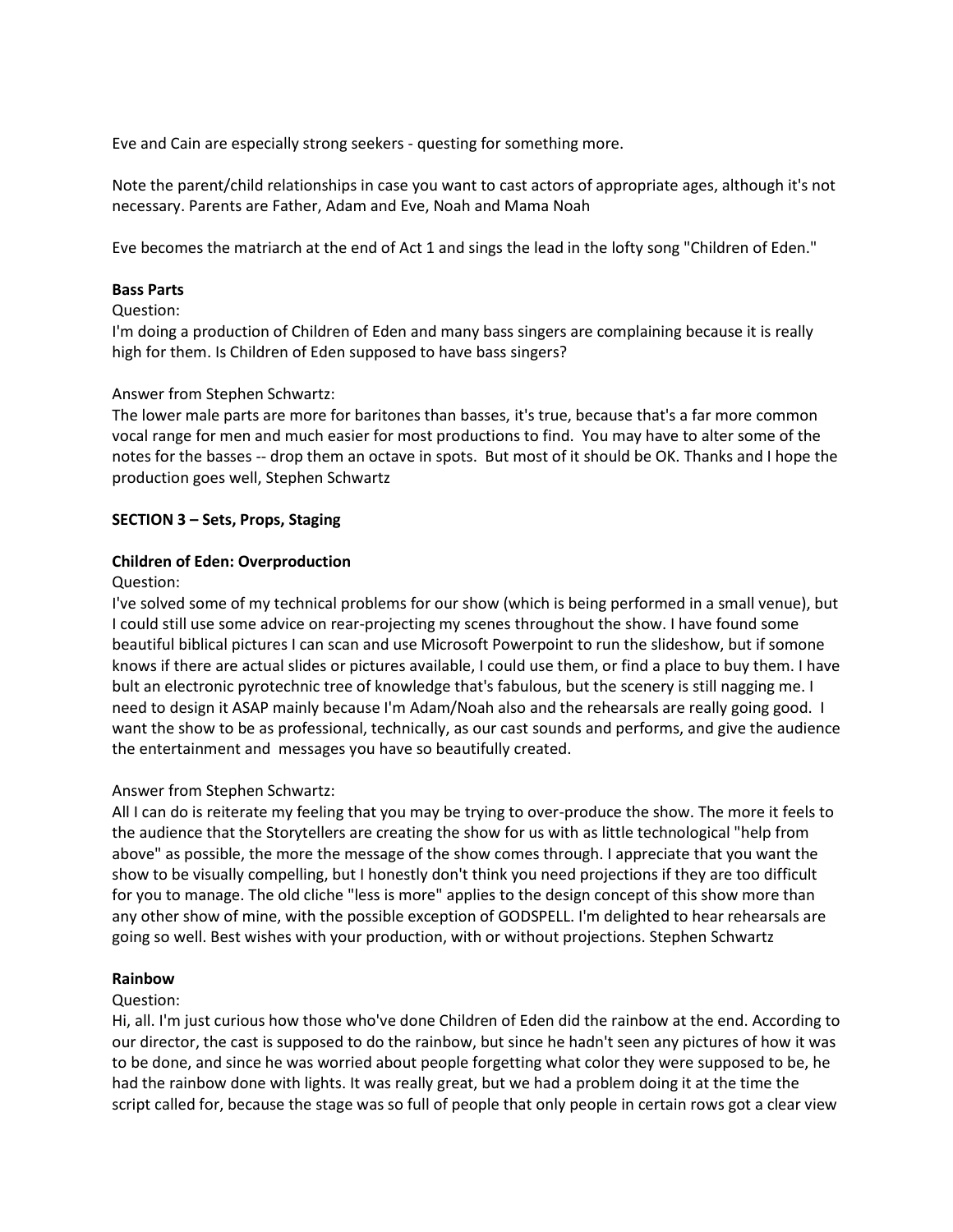of it. So I'm wondering, just in case we do the show again next year (which I hope we do, after all the work we did on sets this year), how other groups did the rainbow. Is there a picture somewhere of the proper way to do it? Thanks.

### Answer from Stephen Schwartz:

I have seen the rainbow done in many different ways. Often it is done with lights or a projection, but I agree with you it's not entirely satisfying. Sometimes, the cast have pieces of colored silk which they take out and wave, and since they're staged to be in a certain place, the colors don't get mixed up. I've also seen this effect with some cast members up on a level and dropping bolts of colored silk, and that can be pretty spectacular. I've seen it done with cast members taking off a white top to reveal colored sweatshirts. I think my favorite was in an outdoor production. They had colored helium balloons tied twice behind the stage. When it was time for the rainbow, they released the first tie and the balloons floated up behind the cast. Then at the very end of the show, they released the balloons entirely and they floated off into the sky, so that as you left, you could still see them disappearing into the heavens. It was fantastic! Obviously what I'm saying is that there is no "right" way but, like so much else in the show, a little imagination goes a long way. I'd be interested to hear about other ingenious solutions if anyone knows of any. Sincerely, Stephen Schwartz

### **COE, Rainbows and Political Correctness Question:**

Hi, guys. I've got a topic for discussion that I've been thinking about all afternoon, and I'd be interested to hear your opinions. It came to me because of the situation we had with our rainbow for COE this year. We'd intended to have everyone wear rainbow-colored vests, instead of doing lights like we did last year. But then one of the tech people said that might not be a good idea, since rainbows in our culture are symbols of gay pride, and people might come to various conclusions about the show based on their beliefs about gays. His opinion seems far-fetched to me, but apparently it alarmed the director enough that the vest idea appears to have been scrapped, and we'll have to do something else for our rainbow. So what do you guys think of political correctness, especially as it relates to shows, but even generally? I never have liked it, because, to me, it seems that it gives people an easy way not to face their fear and/or discomfort with those who are different. In my experience, those who go through all kinds of contortions to find the PC term for blindness ("differently abled", "handicapable", etc.), are usually those who are the most uncomfortable with it. So what are our responsibilities as performers/composers, etc.? Do we quench our creativity because of what interpretations someone might place on it that isn't what we intended? Or do we go ahead and do what will work for the show, and leave people to come to whatever conclusions they want, as long as we're not intentionally rude or disrespectful? I tend to side with the latter, but what if the paying audience gets offended by an offense to their PC sensibilities? And what about the audience? What are their responsibilities (and ours too, since we at times are audiences)? Should they blame their offendedness on the show, or perhaps use it as a chance to examine their feelings and beliefs, as I had to do last year when I felt anger toward Father in COE for trying to cover up the fact that the animals weren't really Adam and Eve's children, and then being shocked that I'd be angry at "God", even if he was just a character in a show. :) But I didn't condemn the show or anyone else; I learned from what I experienced, and love COE more than ever. So I'd be interested in hearing others' thoughts on this, and I'll let you know what happens to the rainbow.

### Answer from Stephen Schwartz:

So now rainbows are the exclusive symbol of one group? Please. This tech guy sounds homophobic to me. He really needs to get his own life and stop worrying about others'. But while we're on the subject of "PC", if everyone will forgive my expressing a political opinion in this forum: I think there is a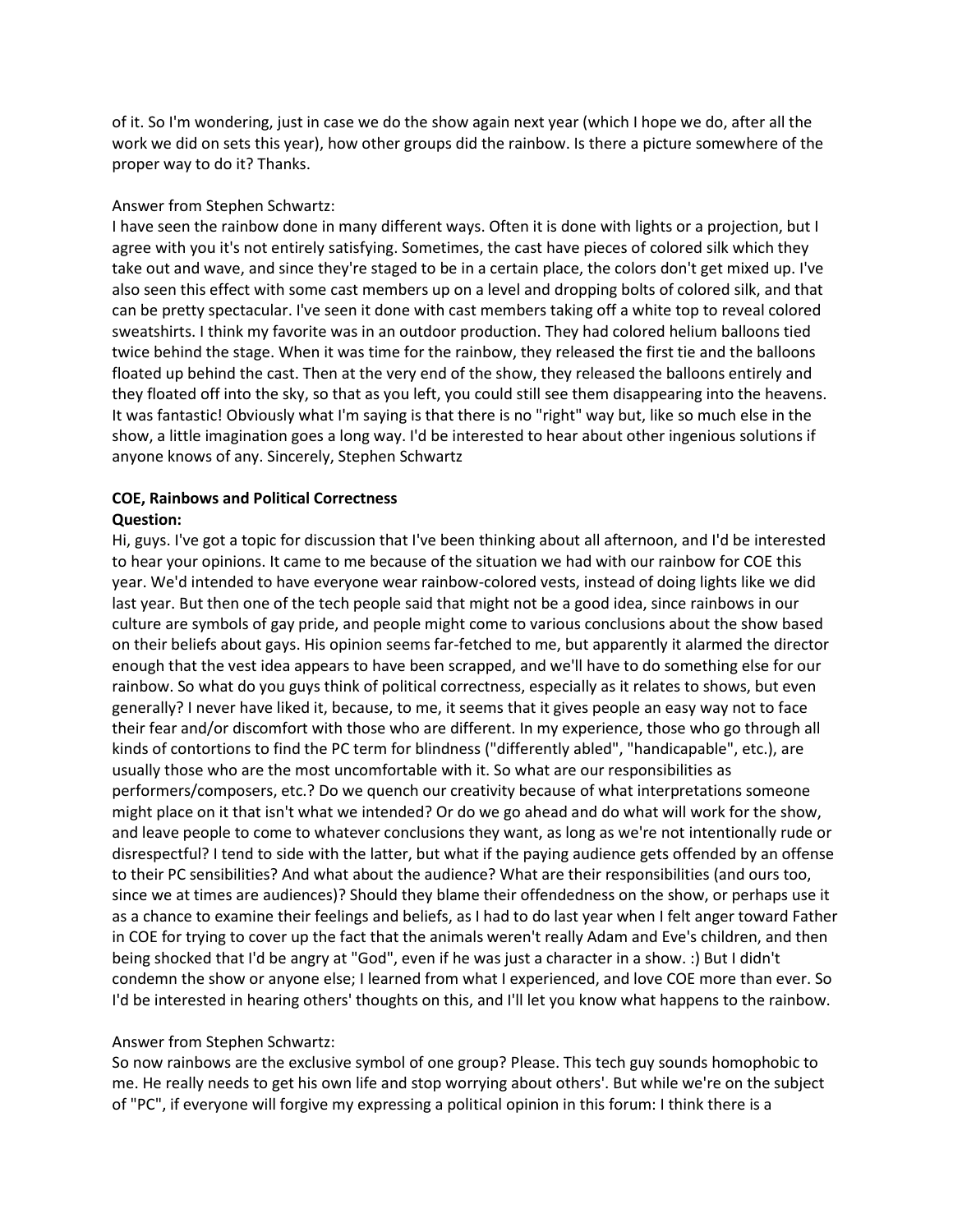substantial difference between being careful not to use language that is offensive to specific minority groups that have been targeted as victims in the past (Jews, gays, blacks, Asians, etc.) and worrying about whether a rainbow vest will offend some bigot. I'm tired of the term "PC" being given a bad name because of political extremists on both sides of the spectrum. The so-called PC movement began simply to add a little civility to our national discourse, something I still think we are badly in need of. Anyway, thanks for giving me a chance to spout off. Sincerely, Stephen Schwartz

## **Children of Eden ARK**

## Question:

I am directing Children of Eden in the sanctuary of a church which we have transformed into a stage. By using multiple levels and ramps to work around the many immovable pieces of furniture sharing the stage with us, we have a very creative space to perform. So far, so good. The only trouble we are having is coming up with a satisfying ark. We need to keep the use of the whole stage for act II, but are having difficulty placing the ark where it would be obvious that the entire stage is on board.• Do you have an suggestions beyond what is written in the stage notes found in the script? Thank you! Ken

## Answer from Stephen Schwartz:

Dear Ken: What about covering the immovable furniture in some way, so that the pieces look like crates and things being stored? Maybe some of the furniture could be used to stand for cages for animals who have been brought on board? It seems to me if you can make your stage seem like the Garden of Eden and a barren wasteland in the first act (not to mention Stonehenge), it can transform into a crowded ark deck. And what about a simple backdrop of some sort that helps to contextualize what you're doing on the stage space? I know these are obvious suggestions, and I'm sure you have already thought of them, but I offer them for what they are worth. Don't forget, the audience will supply a lot for you, since they know the story and will each bring their own visual conception of the ark with them anyway -- so they will extrapolate from whatever cues you give them. Good luck -- I hope your production goes well and that you have a great experience doing the show. Sincerely, Stephen Schwartz

# **Staging of Children of Eden: "Generations" and "In Pursuit of Excellence" Snake**

### Question:

Dear Mr. Schwartz: I am a local NJ director planning a production of Children of Eden. First let me express how much I love your work especially in Eden.•I have two questions concerning the staging of Children of Eden.

1)•The Act II Opener Generations. I love this number but I'm in a quandary on how it should be staged? I'd like the Storytellers to stage out what happened with Cain and Seth leading up to the introduction of Noah. But that might take more people then we have cast. Especially with all the beget, begat, begot and begotten. Any suggestions?

2) The Snake and The Pursuit of Excellence.• Is the number always performed with a snake puppet? I liked the puppet when I saw the show at Papermill Playhouse, but I'm worried about the number becoming too campy. I appreciate any insight you can offer. Sincerely, John Menter

# Answer from Michael Cole:

Dear John: Stephen is unfortunately unable to respond to posts right now due to an extremely hectic schedule. I have a few thoughts for whatever they are worth to you.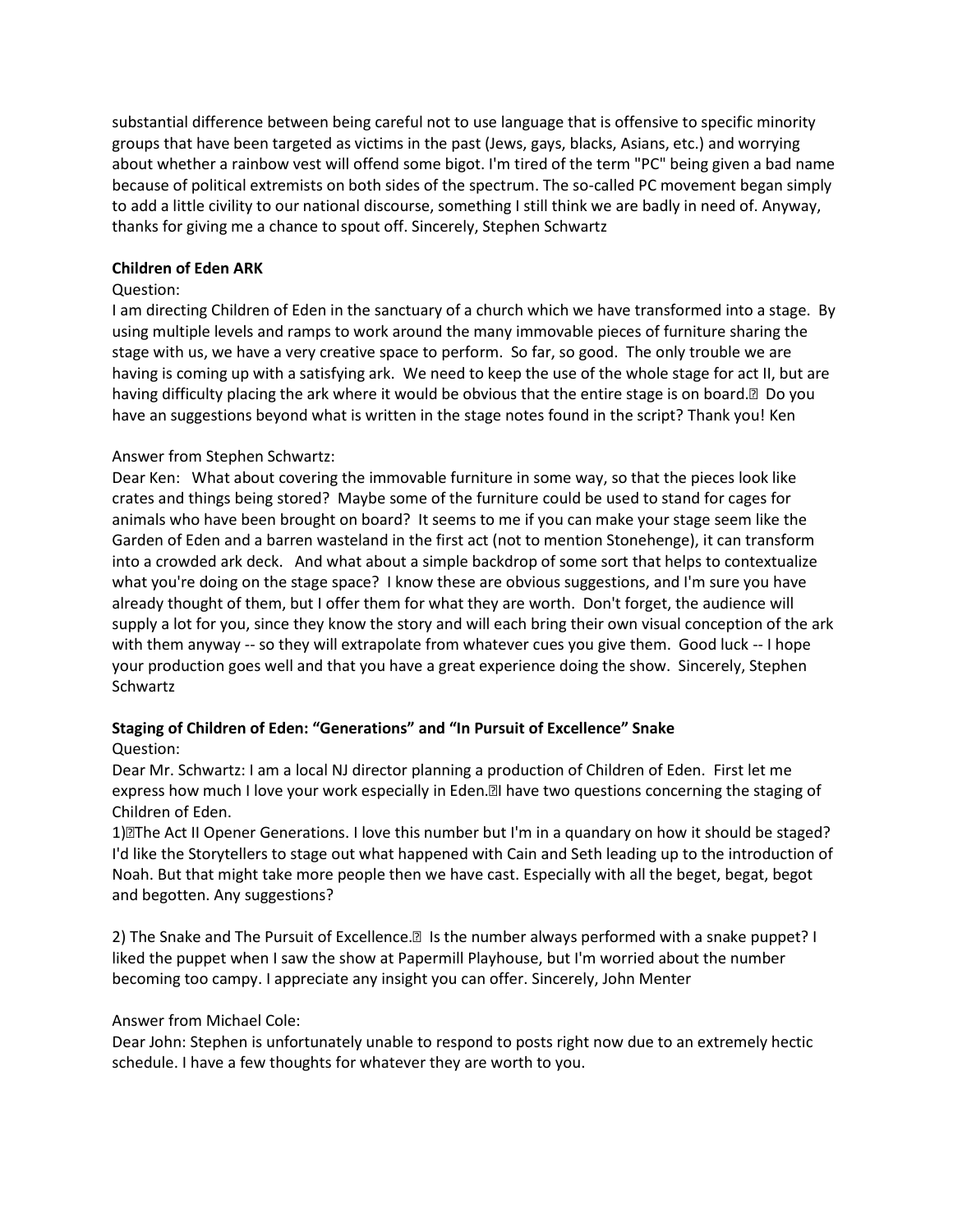In terms of Generations, I think it might get too "busy" if you try to act out what is being sung in the lyrics - not to mention racy if you consider DID A LITTLE LOVIN'/DID A LITTLE BREEDIN'! It's most often done with some kind of interesting movement that is inspired by the terrific beat of the music. Also, the costuming is often bright and fun to look at (I've seen it with African inspired fabrics, for instance). Seems to me some simple but effective movement and then let the song sort of stand on it's own. You might consider highlighting some of your better dancers? I'm not a director - but that's the way I see it. (As I say - for what it's worth to you).

In terms of the snake - you absolutely do not have to use a snake puppet. Stephen prefers this show when it is done with as much imagination as possible. He's on record as saying "it's almost impossible to under-produce Children of Eden". I've seen a very effective In Pursuit of Excellence done as a soft-shoe with snake-like movements and the storyteller's costumes are made to look like snake skin. I've seen it where they all wear long "snakeskin" gloves and do interesting things with arm movements.

The point is to be as creative with this show as possible. It's not necessary to have an actual ark for the second act, you don't need an actual rainbow at the end (colored fabric or flags or costumes or lights would work), etc. So have fun with it! I once did a Google Image search of Children of Eden and discovered a LOT of great pictures of amateur productions. You might find some inspiration there. You can also search this forum for Children of Eden - there is a lot of information here about it too. Hope it goes well! Best, Michael

### **SNAKE ideas**

[Question missing]

### Answer from Michael Cole:

Hey Corri: I've only seen a couple of productions of Children of Eden. One had a lead guy singing the song solo with a bunch of dancers dancing around him. I suspect they did this because the harmonies were too difficult for them to do? Not sure. But it seemed to work fine. I'm not sure what Stephen Schwartz would have thought of it, but it seemed to me like a good solution if that is indeed why they chose solo rather than harmony parts. The Papermill used a giant snake puppet and all of the singer/dancers used it as a boa (like a feather boa) and danced seductively, etc. I remember Stephen saying he thought it was too literal. I think Stephen likes it when the show is much more imaginative (and less literal). I've seen pictures of productions where the snake was suggested by faux snakeskin costume pieces. Stephen has talked about the rainbow at the end and how one of his favorite versions of that was an outdoor production that released colored balloons to represent the rainbow. I know you didn't ask about that, but I just wanted to let you know that Stephen feels the show works best when the story is told very imaginatively. I hope this is somewhat helpful. Anyone else have ideas to share? I would love to hear about them. Best, Michael Cole

### Answer from a fan:

I have seen the snake done many different ways however one of the neatest ways that I have seen it done...was the snake itself was made out of green colored styrofoam circles and cylinders attached by ropes, with a cone shaped styrofoam on the end...and then a head which was made from cloth...then each actor/singer had a rope in their hands, which was attached to parts of the snake and thats how they moved the snake up and down..the actors/singers were dressed in green swing choir style glitter vests and top hats, very classy looking! They danced around eve, seductively...also when and if you have the Script..it gives a little bit of production notes as to what to do with the snake...I hope that this answered the question that you had...if you were asking differently please expand on your question!